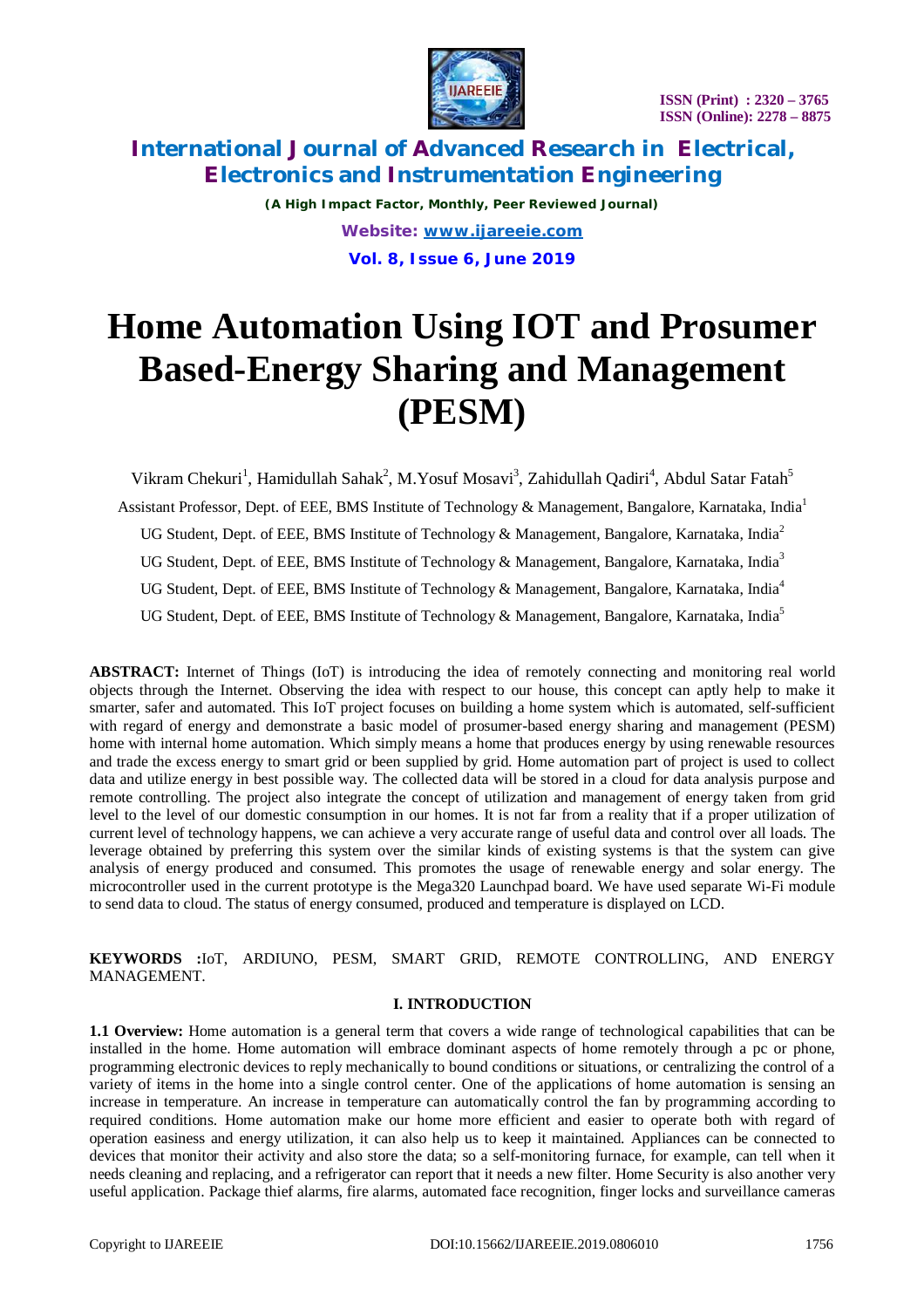

*(A High Impact Factor, Monthly, Peer Reviewed Journal)*

*Website: [www.ijareeie.com](http://www.ijareeie.com)*

### **Vol. 8, Issue 6, June 2019**

are the most common home security devices. The devices within the home security systems package are connected through a central microcontroller or central control board. Beside the already used and mostly discussed applications of home automation, it can also be used to monitor status of energy consumption and production in home and it can be connected to smart grids to use data and provide a chance for owner to trade the energy in very accurate form. All required data and status of home which are essential for organizations providing the energy and home owners both will be sent to their systems. For example the organizations need data and graphs of annual energy consumed in very accurate, data for determining the renewable energy capacity and efficiency, energy utilization and all accounts of energy trading with their clients and possibly many more useful, so if homes are automated the data will help them and will be send to them. Similarly owners can understand their trading status and home security, so it is possible to send them all data simply to their cell phones.  $[1]$ ,  $[2]$ ,  $[3]$ ,  $[4]$ ,  $[5]$ ,  $[6]$ 

### **1.2 Advantages and Features of Home AutomationusingIoT:**

**I.) Save you time and effort.** By applying home automation we are approaching one more step to a completely automated and well managed world where people priorities their works. As many of other automated things in our modern world can save time, reduce risks of malfunctioning, increase accuracy and improve your personal safety.

**II.)Adequate energy management.** Reducing energy wastage and use it accurately and wisely. By employing sensors we can always make the best of our energy and know exactly which resources we are using.

**III.) Step by step approach toward sustainable green energy by use of producing energy homes.** If we can build homes with self-monitoring and automated technologies, we can always track the energy input to house, energy production and energy consumption.

**IV.) Home energy independence and even trading and earning money.** Now homes with this technology can always sale energy to grid if the renewable resources available such as: solar and wind energies are utilized properly. So the idea of Home Automation Using IoT and PESM is exactly to have powerful hand on control, data analysis and monitoring of energy and all home together. It can always be a very clean and profitable trade and investment without any harms to environment.[7], [8]

**V.) Usage, analyze and planning of data.** All collected data can be used by a higher and collective organization. Higher organization can be governmental or private sectors working in the fields of energy management, control and distribution.

### **II. SYSTEM ANALYSIS**

**2.1 Problem Definition:**There has always been research and discussion about two concepts always in very separate contexts and never seemed in a perspective that the two might be integrated with each other; Home Automation using different data transferring and monitoring techniques such as IoT, and Prosumer-Based Energy Sharing and Management. So this project gives the basics of idea that we can collect a very analytic data from home not only for home owners but for organization analysis. And this to happen the best way is to use a cloud that stores data can easily be accessible.

**2.2 Project Statement:**Our project is Home Automation using IoT and prosumer based energy sharing and management (PESM). In this project as its name suggests we are trying to make use of existing technologies in a pattern that different ideas such as home automation, IoT, remote controlling and energy management come together to achieve smart homes, smart cites and smart electrical power grids.

### **III. PROPOSED SYSTEM DESIGN AND IMPLEMENTATION**

**3.1 Proposed System Block Diagram:** The block diagram in figure-1 shows the proposed system. As it is shown we use Arduino as brain or microcontroller of our system connected to three different sensors for the basic demonstration purpose, rain sensor, temperature sensor and light sensor. The sensors will mainly help the system with automation and decision making conditions from environment. The Arduino is programmed for specific conditions received from sensors. For example: Turn ON the fan for temperatures above 35 Celsius.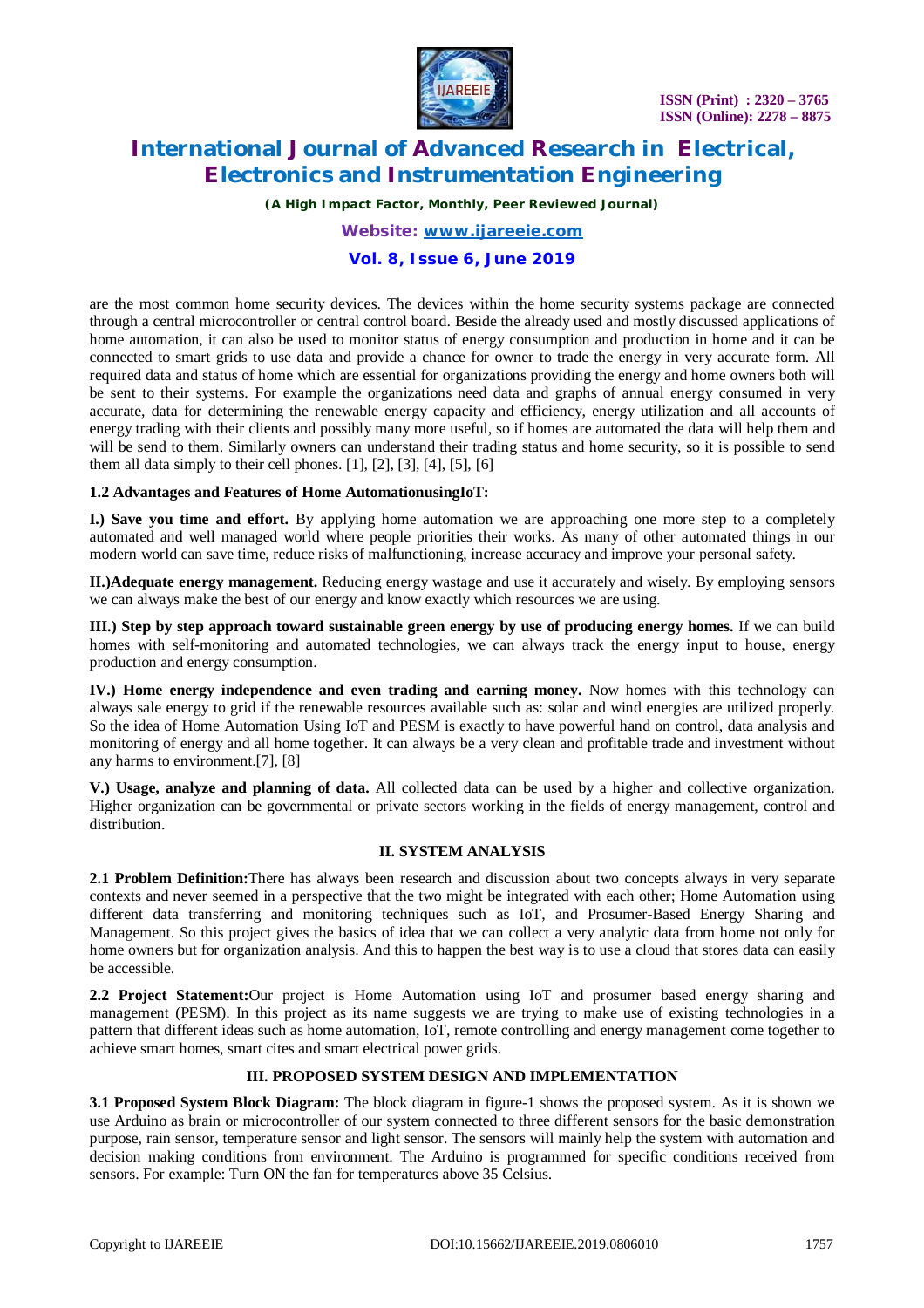

*(A High Impact Factor, Monthly, Peer Reviewed Journal)*

*Website: [www.ijareeie.com](http://www.ijareeie.com)*

**Vol. 8, Issue 6, June 2019**



*Figure 1PROPOSED SYSTEM BLOCK DIAGRAM*

The decisions taken by microcontroller/Arduino is applied to different appliances which are aimed to be controlled by relays connected from Arduino output to them. Meanwhile the data has to be transferred to cloud for storage and analysis, the task is achieved by Wi-Fi module connected to internet. The data in cloud is mainly used for data analysis. This data can be used by higher and collective organizations. But our basic demonstrative project we have an open platform used by researchers called ThingSpeak to store this data and analyze by basic mathematical calculations. Front end softwares are used to give commands. We use android app to achieve this task. LCD display is used to directly monitor the temperature, energy consumed by system and energy produced by solar panels installed in home roof tops – example of renewable resource which we have been discussing about.

**3.2 Proposed System Functions:** The proposed home automation system has the following capabilities and functions:

- To detect, sense and monitor light, temperature and rain.
- To control the appliances: Fan ON/OFF, Light ON/OFF, Alarm ON/OFF, LEDs ON/OFF
- To display power status using LCD
- To store and monitor the data of different sensors and appliances in ThingSpeak cloud.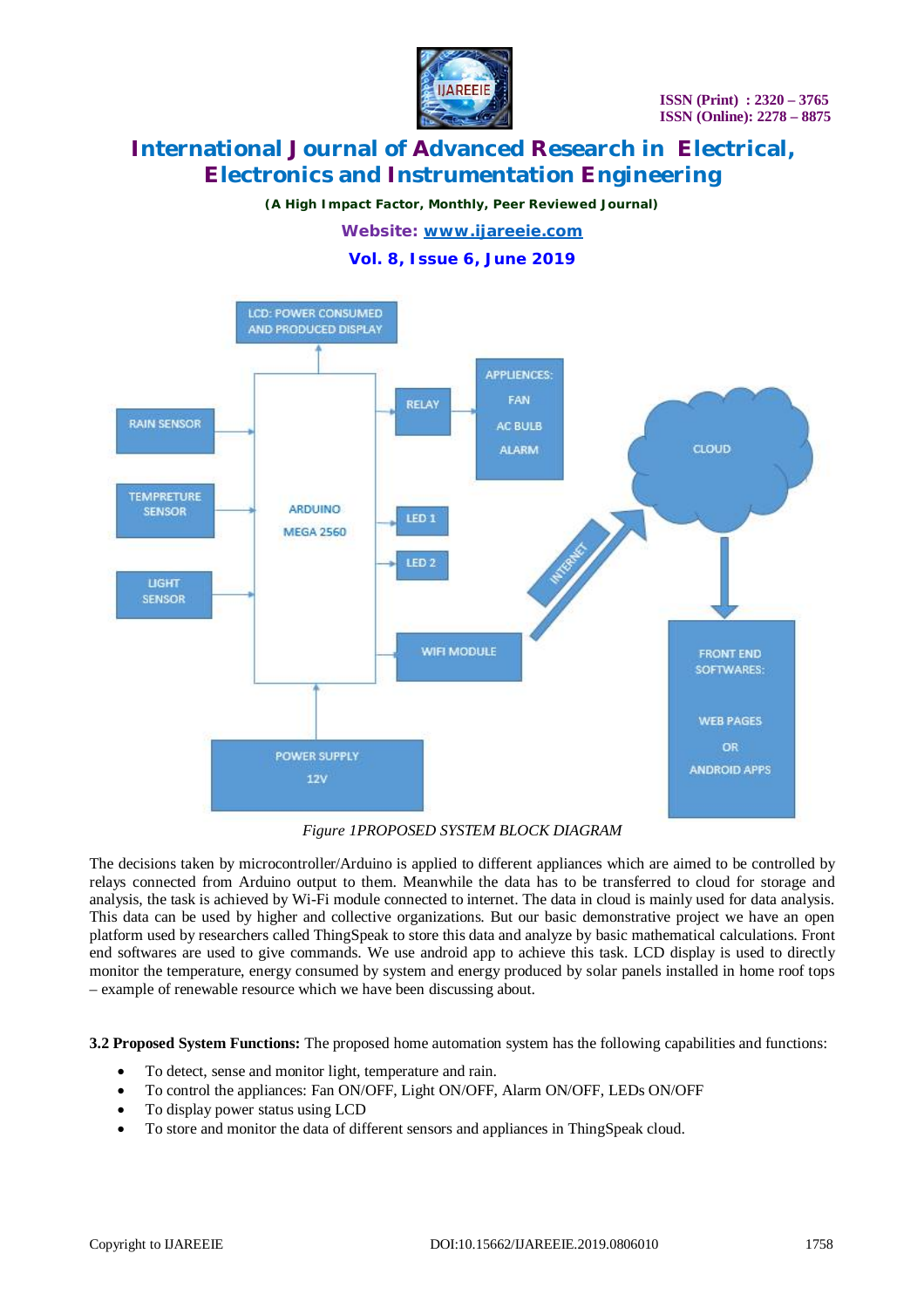

*(A High Impact Factor, Monthly, Peer Reviewed Journal)*

*Website: [www.ijareeie.com](http://www.ijareeie.com)*

**Vol. 8, Issue 6, June 2019**

### **3.3 Cloud Storage and Data Analysis for Smart Grid:**

The figure-2 shows clearly the block diagram and main idea behind cloud storage and its links to Prosumer or Automated Homes and Control Centers. By simultaneously updating the cloud from all Automated Homes or Prosumer Owners, the Control Centers get access to a very vast amount of useful and very accurate data. Control Centers are mainly analysis, control and monitoring centers which are designed for regional or country level functionality. Even this project is a very basic configuration of huge idea but it shows the possibility of complete usage of renewable energy and its beneficial trading. This whole completes the model of a smart and clean grid.



*Figure 2 Block diagram of cloud storage*

### **IV. RESULTS**

The proposed system is very helpful in monitoring, controlling and management of energy in smart home environment. Proposed system also improves security. User can monitor every activity in home and can control windows and doors. This system also ensures better utilization of energy and resources through smart lighting, smart appliances and smart air-conditioning system. Mainly beside the technical part and engineering of the proposed system, the economics of the project is also observed. For future large scale implementation of the project can be achieved very easily. The cost of hardware equipment is affordable and widely available. According to studies there also a huge scope of implementing this project in market. So we got to know that applying this project both technically and economically is very achievable

This section also gives the complete details about the results of the proposed approach. The operational description with pictorial representation is shown in this section. It is having a Wi-Fi module, fire and temperature, rain and light sensors for power enhancement, and the load.The figure-3 shows the android app used for controlling our project. As it is clear from figure-3 we have separated buttons for different controllable appliances in the circuit. This is a very basic configuration of the possibilities of using more advanced and detailed android apps. By clicking on button 1&2 the LEDs will turn on.